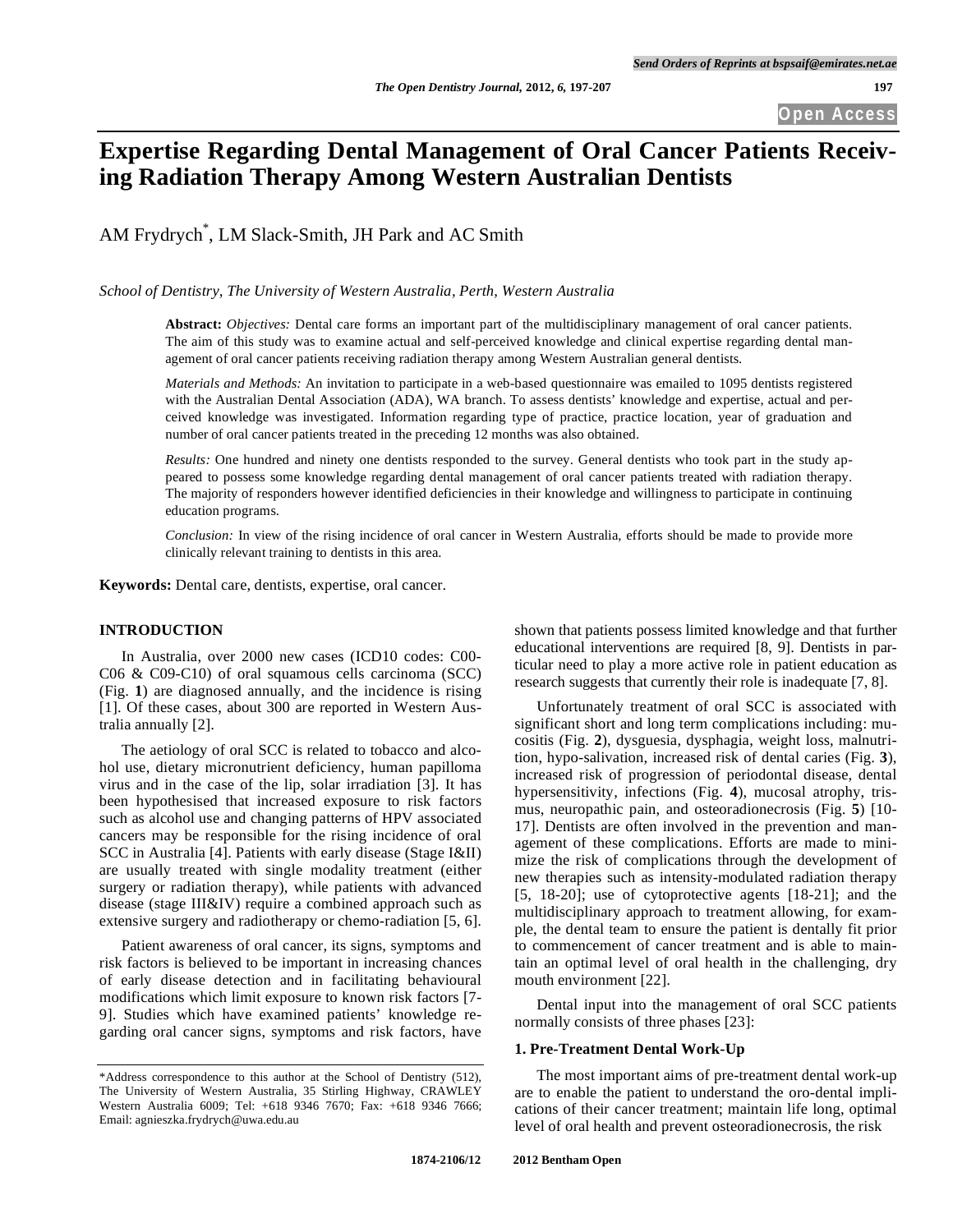

**Fig. (1).** SCC of the tongue.



**Fig. (2).** Radiation mucositis.



**Fig. (3).** Post radiotherapy dental caries.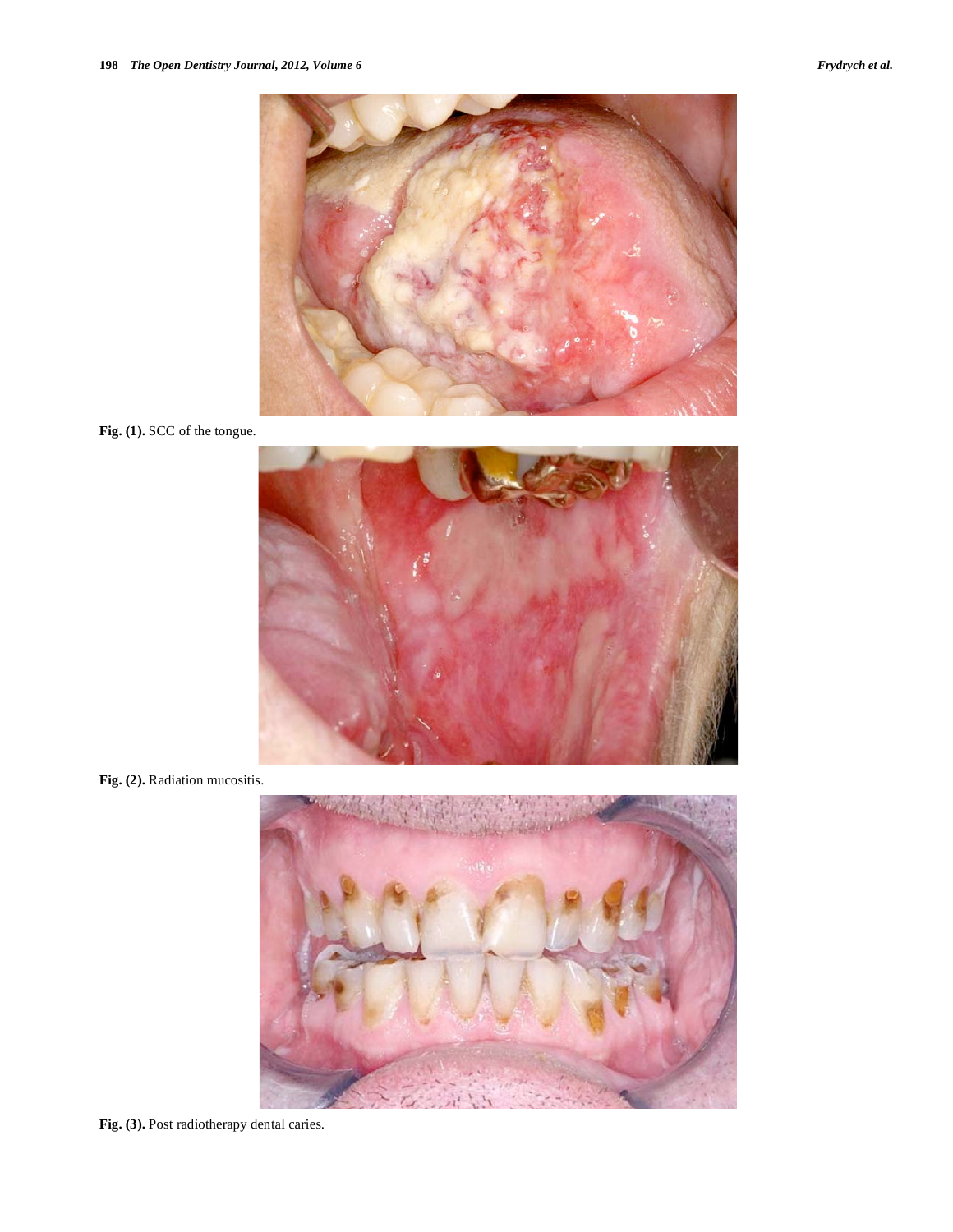

**Fig. (4).** Oral candidiasis.



**Fig. (5).** Osteoradionecrosis of mandible.

(5% to 15%) of which remains with that patient for life [13, 24, 25]. Thus, at the time of the dental work-up, implications of radiation therapy to head and neck region need to be carefully explained as well as the importance of regular, life-long dental care. Comprehensive clinical dental examination including radiographic examination is considered essential [22, 23, 26-28].

One of the more difficult questions to answer at the work-up stage pertains to the removal of teeth prior to radiation therapy. Unfortunately, at present, no clear, evidence based guidelines exist to guide decision making concerning the removal of symptomatic and asymptomatic teeth before radiation therapy [21] with consensus existing only at each end of the spectrum i.e. hopeless teeth to be extracted and intact dentition retained [10]. Criteria proposed for extraction of teeth in high dose radiation field include: non-restorable teeth [10, 22, 26, 28-31], teeth exhibiting root caries [10, 31], teeth with root resorption [10], teeth requiring significant restorative endodontic or orthodontic intervention [26], teeth with moderate to severe periodontal disease (pocket depth >5mm), those with furcation involvement and those with advanced recession [10, 12, 22, 26, 28, 29, 31], teeth demonstrating peri-apical pathology [10, 22, 28], partially impacted

teeth [29] and non-functional teeth [10, 31, 32]. Factors such as dental history, patient cooperation, ability to maintain oral hygiene and prognosis for tumour control also need to be considered [10, 26, 28, 29, 31, 32].

# **2. Follow-Up During Cancer Treatment**

During radiation therapy, the most significant problems encountered are those of mucositis, hyposalivation, dysgeusia and oral candidiasis. Patients are managed at that stage with analgesics, including opioids, topical agents such as anaesthetics, anti-inflammatory agents and with emphasis on maintenance of meticulous oral hygiene [33, 34]. Hyposalivation is managed symptomatically with dry mouth products [35]. Oral candidiasis is managed by use of topical and systemic antimycotic agents as well as through meticulous oral hygiene maintenance [35].

# **3. Life-Long, Post Treatment, Follow-Up**

Maintaining a life long, optimal level of oral health is the most challenging, yet profoundly rewarding aspect of the dental management of the oral cancer patient. Maintenance of the natural dentition where possible and prevention of osteoradionecrosis, significantly contributes to the preserva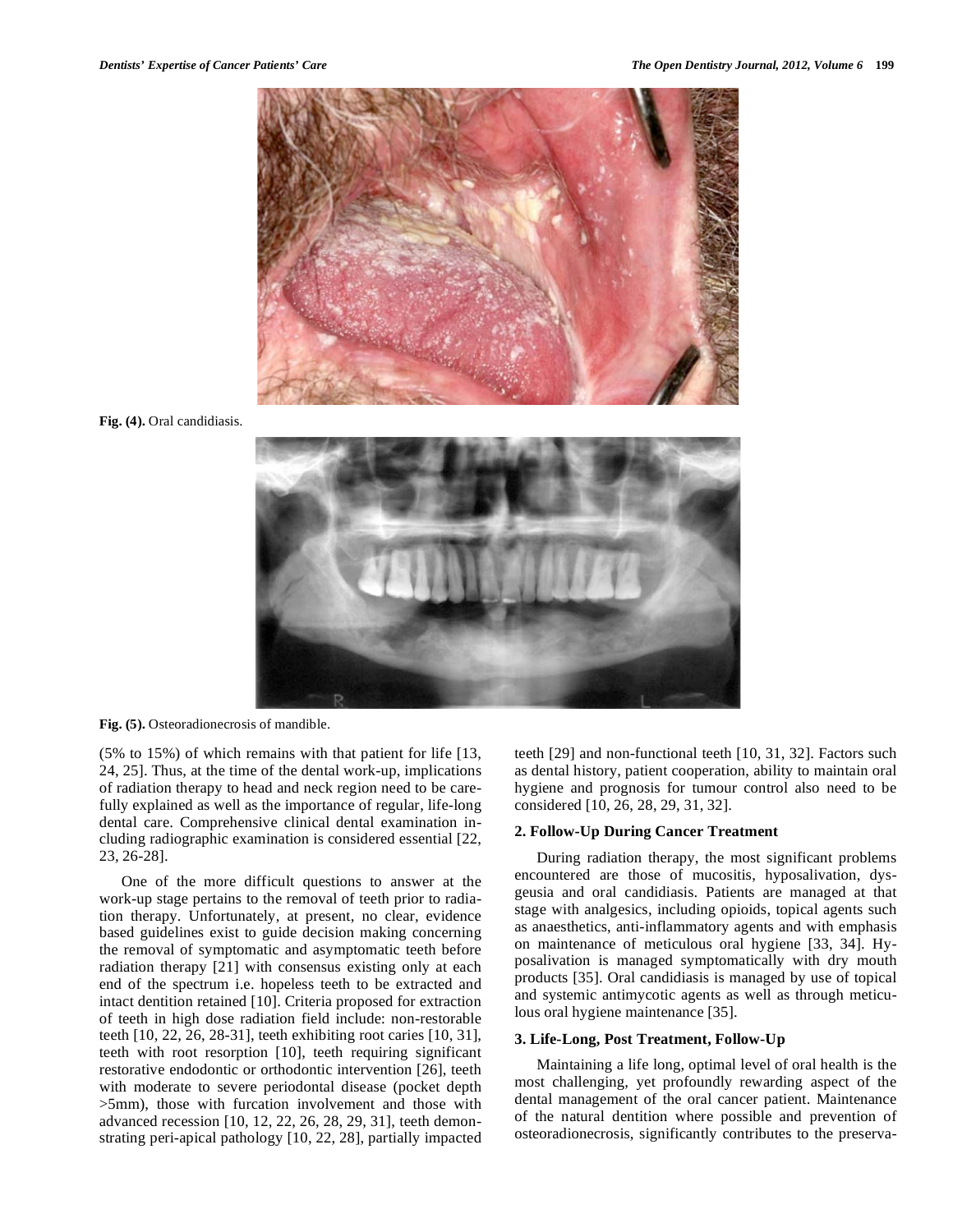tion of oral function and therefore life quality. Stability of the dentition in the challenging dry mouth environment can be ensured by instituting strict preventive protocols consisting of regular dietary counselling [12, 23, 35], use of topical fluoride [12, 23, 29, 35], remineralisation products [23, 35], maintenance of meticulous oral hygiene and regular dental examinations and prophylaxis [18, 23, 35]. While substantial effort and commitment is required on the part of the patient in particular, preservation of intact natural dentition post radiation therapy, in the dry mouth environment is possible.

Where the natural dentition cannot be maintained, prosthetic rehabilitation can be undertaken. Infections, trismus and osteoradionecrosis, when present, are usually managed in specialist centres [21, 22].

It is well recognised that dental care forms an integral and important part of the multidisciplinary management of oral cancer patients. While numerous studies have been published assessing dentists' knowledge about oral cancer and their ability to detect it [36-45], to the best of the authors' knowledge, to date, no Australian specific studies have been published assessing the dentists' knowledge and clinical expertise regarding dental management of already diagnosed oral cancer patients. In fact only one international study has been found assessing the dentist's knowledge of oral care for cancer patients and this study did not focus specifically on oral cancer patients [46]. Such information is imperative when planning professional education at the undergraduate and postgraduate level to ensure that the dental profession is in fact able to manage this complex patient group and therefore duly contribute to the multidisciplinary care of oral cancer patients.

The aim of this study was to examine actual and selfperceived knowledge and clinical expertise regarding dental management of oral cancer patients receiving radiation therapy among Western Australian dentists. The results of the study are anticipated to provide important information which may form the basis for planning professional education at the undergraduate and postgraduate level.

### **MATERIALS AND METHODS**

The Australian Dental Association (ADA), WA branch, was contacted and asked to email to all registered Western Australian dentists (n=1095) an invitation to participate in a web-based questionnaire designed to assess their actual and perceived expertise regarding dental management of oral cancer patients receiving radiation therapy. Both dentists and dental specialists are registered with the ADA (WA branch). As the ADA (WA branch) does not differentiate in membership, all dentists were emailed. Survey instructions invited general dentists only to participate (n=963). The Survey-MonkeyTM online survey system was used. Three weeks after the initial invitation was emailed out, a second invitation was emailed from the ADA (WA branch), again inviting the general dentists to participate. The web based questionnaire remained opened to participants for a total of six weeks. An incentive was offered to participants in the form of a restaurant gift voucher.

To assess dentists' knowledge and expertise, actual and perceived knowledge was investigated. Actual knowledge was assessed from a series of objective questions regarding dental management of oral cancer patients receiving radiation therapy to the head and neck region and by using a 6 point Likert scale. Dentists' perceived knowledge was assessed using only the 6 point Likert scale.

Information regarding type of practice (public versus private); practice location (within or outside metropolitan area); year of graduation and number of oral cancer patients treated in the preceding 12 months was also obtained. Anyone who was a dental specialist (i.e., not describing themselves as a general dentist) was excluded.

Responses were extracted into a spreadsheet and converted to a Stata 11dataset for analysis. Open-ended question responses were investigated for themes.

Characteristics of the sample were determined using descriptive analysis, followed by bivariate analysis using a chisquare test to detect possible associations.

Ethics approval was sought and obtained from the University of Western Australia Human Research Ethics Committee.

# **RESULTS**

This was a questionnaire based observational study. The questionnaire link was emailed to 1095 dentists registered with the Australian Dental Association (WA branch). Both dentists and dental specialists are registered with the Australian Dental Association (WA branch). The Australian Dental Association (WA branch) does not differentiate in membership, but advised there were 98 members who were listed as specialist in their membership. An additional thirty four of the members were classified as retired. A total of 963 members were therefore deemed eligible to participate in the survey. Of the 191 dentists who responded to the questionnaire, 151 completed it in full. Five responders described themselves as specialists and were excluded from analysis. This represents a response rate of 20%. The general characteristics of responders are shown in Table **1**.

Responses to statements assessing dentist's perceived knowledge are summarised in Table **2**. Seventy eight per cent of responders agreed that general dentists should be able to provide dental treatment for oral cancer patients. However, less than half (44.7%) indicated that they felt confident treating oral cancer patients or that they felt adequately trained (42.3%) to manage oral cancer patients. Only 37.1% of responders perceived themselves as being up to date in managing oral cancer patients.

The overwhelming majority of responders (92.9%) indicated that they were interested in attending continuing education courses on the subject. This was also apparent in the comment section. Only half of responders (52.2%) indicated that they always communicate with a patient's radiation oncologist, when asked to assess patients prior to commencement of radiation therapy.

Less than half of all responders (41.7%) felt confident in giving advice to patients regarding management of acute side-effects of their cancer treatment.

Only 32.9% of all responders preferred to refer oral cancer patients for a pre-radiation therapy dental assessment.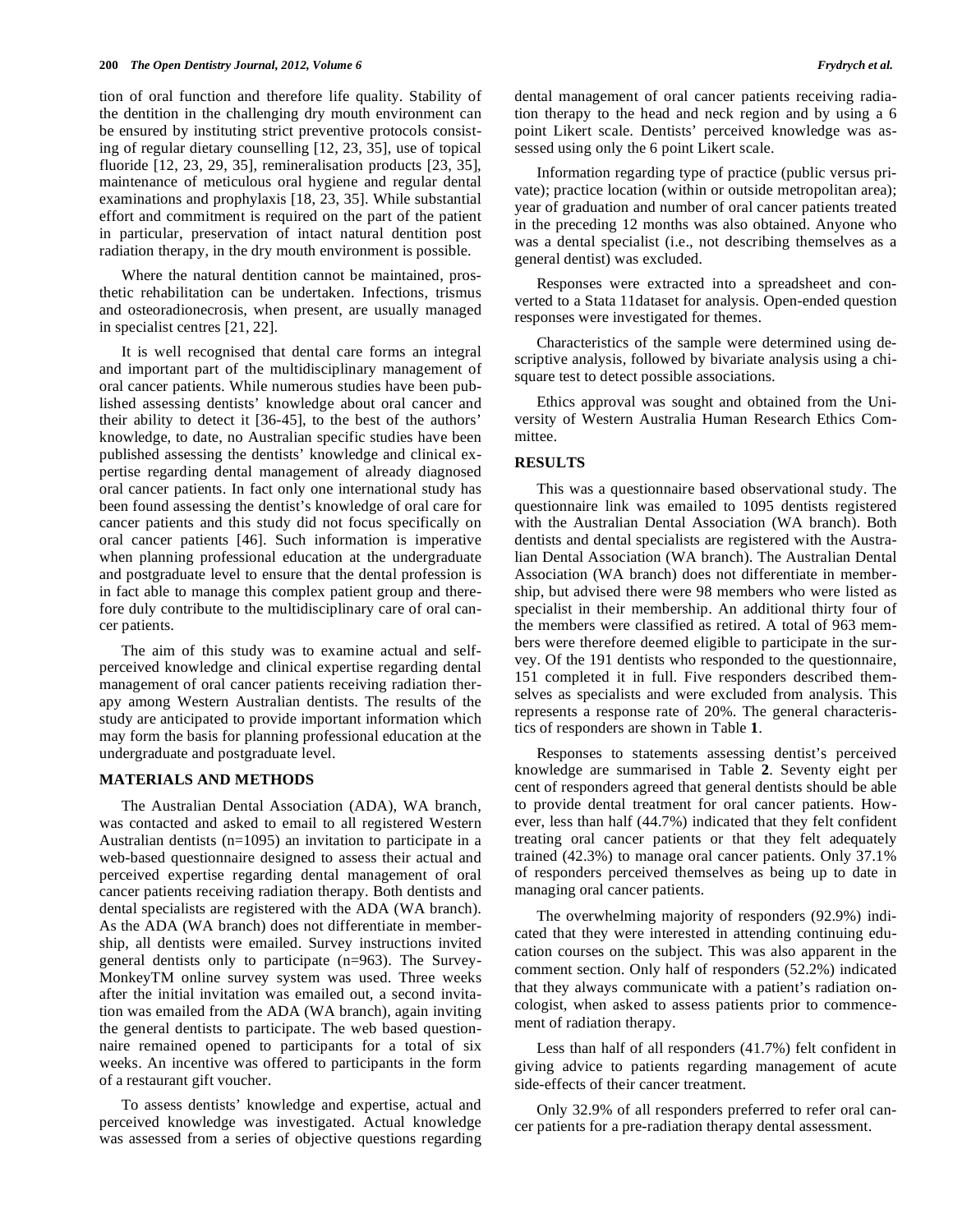# **Table1. General Characteristic of Responders**

| <b>General Characteristic of Responders (n=186)</b>                                                    | $n$ (%)     |  |  |  |  |
|--------------------------------------------------------------------------------------------------------|-------------|--|--|--|--|
| Year of graduation $(n=151)^*$                                                                         |             |  |  |  |  |
| 2010-2006                                                                                              | 41 (27.1%)  |  |  |  |  |
| 2005-2001                                                                                              | 19 (12.6%)  |  |  |  |  |
| 2000-1996                                                                                              | 19 (12.6%)  |  |  |  |  |
| 1995-1991                                                                                              | $8(5.3\%)$  |  |  |  |  |
| 1990-1986                                                                                              | 15 (10.0%)  |  |  |  |  |
| Prior to 1985                                                                                          | 47 (31.1%)  |  |  |  |  |
| Unknown                                                                                                | 2(1.3%)     |  |  |  |  |
| Type of practice $(n=185)^*$                                                                           |             |  |  |  |  |
| Private sector                                                                                         | 166 (89.7%) |  |  |  |  |
| Public Sector                                                                                          | 19 (10.3%)  |  |  |  |  |
| Practice location (n=184)*                                                                             |             |  |  |  |  |
| Within metropolitan Perth                                                                              | 140 (76%)   |  |  |  |  |
| Outside metropolitan Perth                                                                             | 44 (23.9%)  |  |  |  |  |
| Number of oral cancer patients (treated with radiation therapy) seen in the last 12 months $(n=152)^*$ |             |  |  |  |  |
| $\boldsymbol{0}$                                                                                       | 56 (36.8%)  |  |  |  |  |
| $\mathbf{1}$                                                                                           | 30 (19.7%)  |  |  |  |  |
| 2                                                                                                      | 34 (22.4%)  |  |  |  |  |
| 3                                                                                                      | $10(6.6\%)$ |  |  |  |  |
| $\overline{4}$                                                                                         | $5(3.3\%)$  |  |  |  |  |
| 5                                                                                                      | $4(2.6\%)$  |  |  |  |  |
| $>6$                                                                                                   | $8(5.3\%)$  |  |  |  |  |
| Unclear#                                                                                               | 5(3.3%)     |  |  |  |  |

\*Indicates total number of responders to the question. # It was difficult to ascertain participant's response.

# **Table 2. Responses to Statements Used in the Survey**

|                                                                                                                                                             | <b>Response Rate (%)</b> |       |                |                 |                          |           |                  |  |  |  |  |
|-------------------------------------------------------------------------------------------------------------------------------------------------------------|--------------------------|-------|----------------|-----------------|--------------------------|-----------|------------------|--|--|--|--|
| <b>Statement</b>                                                                                                                                            | <b>Strongly Agree</b>    | Agree | <b>Neutral</b> | <b>Disagree</b> | <b>Strongly Disagree</b> | Uncertain | Not Applicable # |  |  |  |  |
| "General dentists should be able to<br>provide dental treatment for oral cancer<br>patients" $(n=184)$ *                                                    | 26.1%                    | 51.6% | 13.6%          | 7.1%            | 1.6%                     | 0%        | 0%               |  |  |  |  |
| "I am confident in treating oral cancer<br>patients" $(n=183)$ *                                                                                            | 8.7%                     | 36.1% | 23%            | 23%             | 7.1%                     | 2.2%      | 0%               |  |  |  |  |
| "I feel I am adequately trained to man-<br>age oral cancer patients" (n=182)*                                                                               | 6.0%                     | 36.3% | 26.9%          | 20.9%           | 8.2%                     | 1.6%      | 0%               |  |  |  |  |
| "I feel I am up to date in managing oral<br>cancer patients" $(n=183)$ *                                                                                    | 3.8%                     | 33.3% | 27.9%          | 23.0%           | 8.2%                     | 3.8%      | 0%               |  |  |  |  |
| "I am interested in attending continuing<br>education courses on the management<br>of oral cancer patients" $(n=183)$ *                                     | 47.5%                    | 45.4% | 6.0%           | 0.5%            | 0.5%                     | 0%        | $0\%$            |  |  |  |  |
| "I always communicate with a patient's<br>radiation oncologist, when asked to<br>assess patients prior to commencement<br>of radiation therapy" $(n=180)$ * | 26.1%                    | 26.1% | 16.1%          | 6.7%            | $0.6\%$                  | 5.6%      | 18.9%            |  |  |  |  |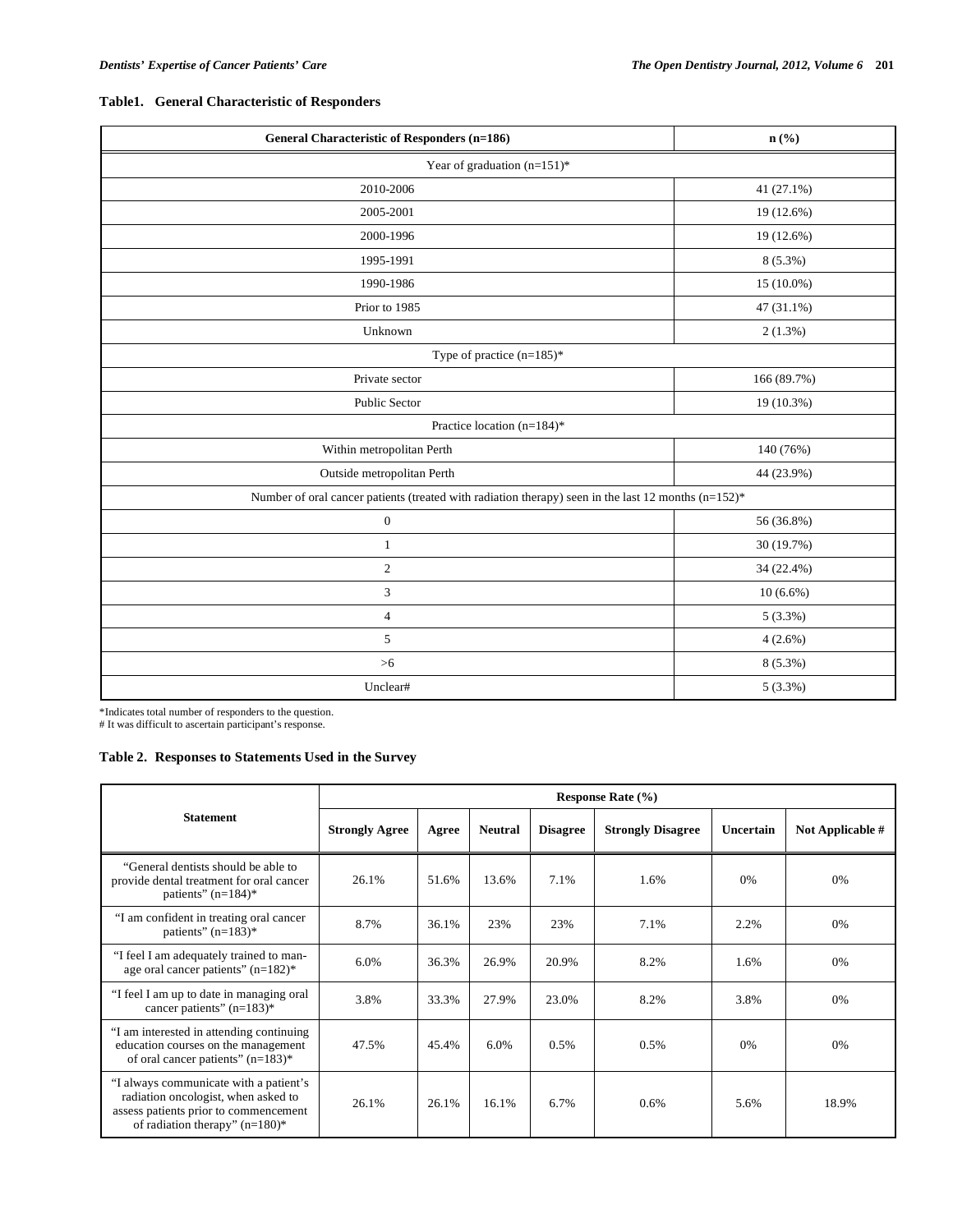#### **202** *The Open Dentistry Journal, 2012, Volume 6 Frydrych et al.*

#### **Table 2. contd….**

|                                                                                                                                                                                            | Response rate $(\% )$ |       |                |                 |                          |           |                    |  |  |  |  |
|--------------------------------------------------------------------------------------------------------------------------------------------------------------------------------------------|-----------------------|-------|----------------|-----------------|--------------------------|-----------|--------------------|--|--|--|--|
| <b>Statement</b>                                                                                                                                                                           | <b>Strongly Agree</b> | Agree | <b>Neutral</b> | <b>Disagree</b> | <b>Strongly Disagree</b> | Uncertain | Not Applicable $#$ |  |  |  |  |
| "I feel confident in giving advice to<br>patients regarding management of acute<br>side-effects of their cancer treatment"<br>$(n=180)*$                                                   | 6.1%                  | 35.6% | 18.9%          | 21.1%           | 2.8%                     | 3.9%      | 11.7%              |  |  |  |  |
| "Iprefer to refer oral cancer patients for<br>pre-radiation therapy dental assess-<br>ment" $(n=179)$ *                                                                                    | 7.8%                  | 25.1% | 25.1%          | 26.3%           | 4.5%                     | 2.2%      | 8.9%               |  |  |  |  |
| "Ifeel confident in giving advice to<br>patients regarding management of<br>chronic complications of their cancer<br>treatment" $(n=179)$ *                                                | 9.5%                  | 42.5% | 13.4%          | 19.0%           | 1.7%                     | 4.5%      | 9.5%               |  |  |  |  |
| Responses to statement "I do not be-<br>lieve that dental breakdown can be<br>prevented in oral cancer patients that<br>have been treated with radiation ther-<br>$\text{apy" } (n=179)^*$ | 2.2%                  | 3.4%  | 12.3%          | 52.5%           | 21.2%                    | 2.8%      | 5.6%               |  |  |  |  |

\* Indicates number of participants who responded to the statement.

# Indicates not applicable as the participant does not treat oral cancer patients.

# **Table 3. Answers to question: Do you/would you Routinely Communicate with other Clinicians Involved in the Care of Oral Cancer Patients, and if so, with Whom? n=145**

| Do you/would you Routinely Communicate with other Clinicians Involved in the Care of Oral Cancer<br>Patients, and if so, with whom? | $n\left(\frac{0}{0}\right)$ |
|-------------------------------------------------------------------------------------------------------------------------------------|-----------------------------|
| Yes                                                                                                                                 | 102 (70.3%)                 |
| General Medical Practitioner (45)*                                                                                                  |                             |
| Oral Medicine Specialist (36)*                                                                                                      |                             |
| Oral Pathologist (7)*                                                                                                               |                             |
| Oral Surgeon (23)*                                                                                                                  |                             |
| Other Dental Specialists e.g. Periodontist / Prosthodontist (10)*                                                                   |                             |
| Peers $(7)^*$                                                                                                                       |                             |
| Pain Specialist (2)*                                                                                                                |                             |
| Oncologist $(30)$ *                                                                                                                 |                             |
| ENT Specialist $(5)^*$                                                                                                              |                             |
| Dietician $(4)$ <sup>*</sup>                                                                                                        |                             |
| Speech Pathologist (1)*                                                                                                             |                             |
| Physiotherapist (1)*                                                                                                                |                             |
| Other $(5)^*$                                                                                                                       |                             |
| No                                                                                                                                  | 28 (19.3%)                  |
| Response unclear#                                                                                                                   | 15 (10.3%)                  |

\* Indicates frequency among those participants who responded 'yes'. # It was difficult to ascertain whether the participant's response was 'yes' or 'no'.

Only half of responders (52%) felt confident in giving advice to patients regarding management of chronic complications of their cancer treatment.

The overwhelming majority (73.7%) of responders were of the opinion that dental breakdown can be prevented in oral cancer patients that have been treated with radiation therapy.

Only 25.7% of responders preferred to refer patients to a specialist for management post completion of oral cancer treatment.

When responses were compared between those provided by dentists working within and outside of metropolitan Perth; no statistically significant associations were observed for any of the above statements.

The majority of responders (70.3%) indicated that they would communicate with other clinicians involved in the care of oral cancer patients, with the general medical practitioner being the most commonly identified (Table **3**).

Of the responders who indicated that they routinely communicate (or would communicate) with the patient's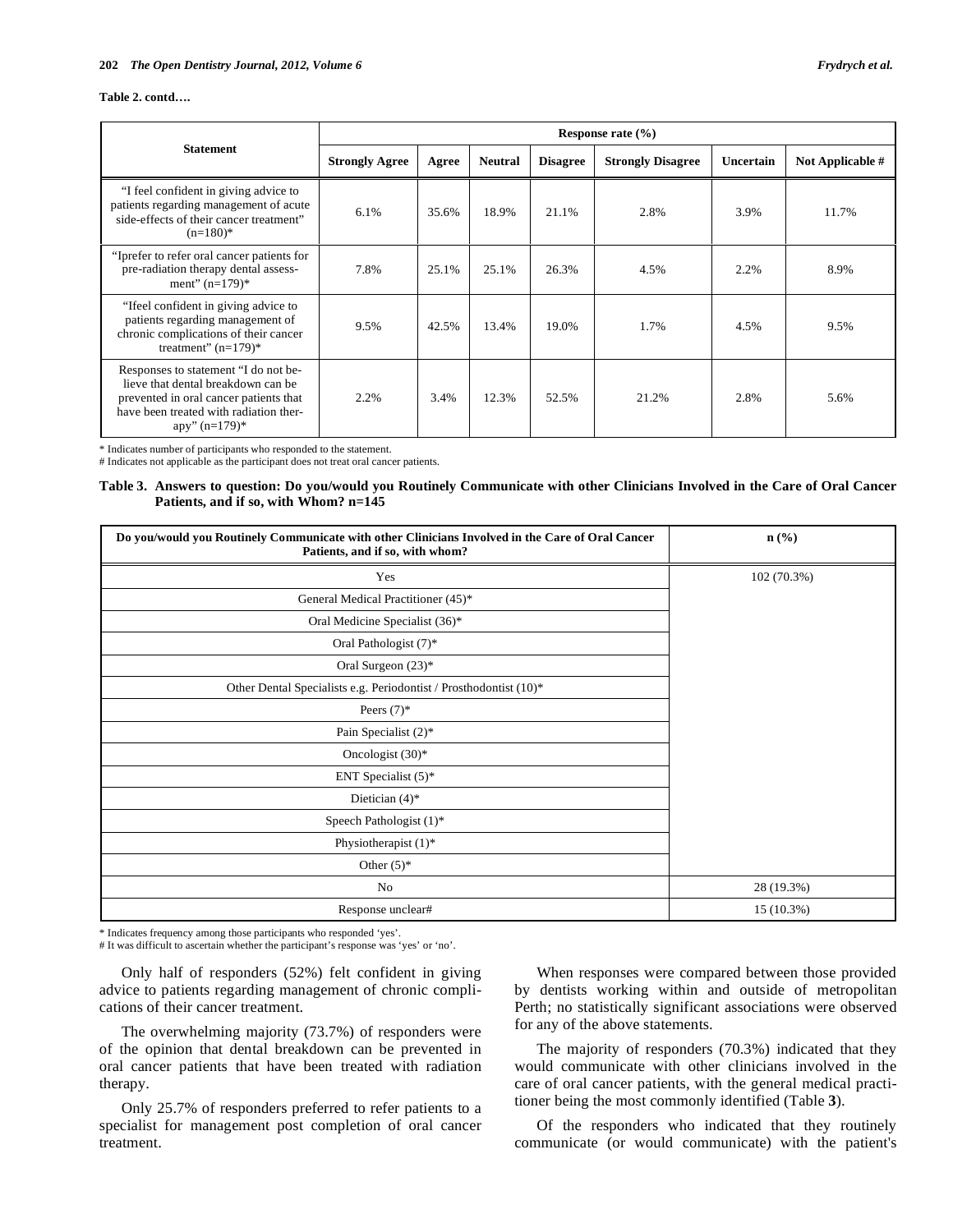**Table 4. Answers to Question: If you Routinely Communicate (or Would Communicate) with the Patient's Radiation Oncologist when Asked to Assess Patients Prior to Commencement of Radiation Therapy, what Information do you/would you Request from the Radiation Oncologist? n=145**

| If you Routinely Communicate (or would Communicate) with the Patient's Radiation Oncologist when asked to<br>Assess Patients Prior to Commencement of Radiation Therapy, what Information do you/would you Request<br>from the Radiation Oncologist? | $\mathbf{n}(\%)$ |
|------------------------------------------------------------------------------------------------------------------------------------------------------------------------------------------------------------------------------------------------------|------------------|
| Field of radiation*                                                                                                                                                                                                                                  | $90(62.1\%)$     |
| Dose of radiation therapy to be administered*                                                                                                                                                                                                        | 47 (32.4%)       |
| Date of commencement of radiation therapy*                                                                                                                                                                                                           | $30(20.1\%)$     |
| Expected side-effects*                                                                                                                                                                                                                               | 15 (10.3%)       |
| Nature of overall cancer treatment plan*                                                                                                                                                                                                             | $9(6.2\%)$       |
| Patient prognosis*                                                                                                                                                                                                                                   | 18 (12.4%)       |
| Medical history*                                                                                                                                                                                                                                     | $2(1.4\%)$       |
| Don't know what information to request*                                                                                                                                                                                                              | $7(4.8\%)$       |
| Response unclear or did not answer the question#*                                                                                                                                                                                                    | 26 (17.9%)       |

\* Indicates frequency among those participants who responded.

# It was difficult to ascertain what the participant's response was.

Radiation Oncologist, when asked to assess patients prior to commencement of radiation therapy; majority (62.1%) indicated that they would request information pertaining to the extent of radiation therapy fields (Table **4**).

All responders correctly identified the short and long term consequences of radiation therapy to the head and neck region (Table **5**) and all responders provided useful advice which can be given to post radiation therapy patients to help them maintain optimal level of oral health (Table **6**).

# **DISCUSSION**

One hundred and ninety one general dentists participated in this questionnaire based observational study. Our response rate of 20% was low, but within the reported response rates of dentist to questionaries (17-100%) [47]. Low response rates are not uncommon among medical practitioners and similarly among dentists [47, 48]. Low interest and importance of the subject matter have been attributed to low response rates as well as the use of online versus postal surveys [47, 48]. The limited role that dentists appear to play in patient education regarding oral cancer, its signs, symptoms and risk factors may be due to low interest or their limited experience [7, 8]. Factors which have been associated with favourable response rates include: advance notification of the survey; official sponsorship of the survey; personalization of correspondence; anonymity and confidentiality; cover letter's composition; offers of incentives and repeated followup [47, 49].

We have tried to maximise response rates by providing advance notification of the survey; providing an incentive of a restaurant gift voucher and by ensuring anonymity and confidentiality. The cover letter was carefully worded and involvement of the University of Western Australia was clearly stated. An online approach was deemed most cost effective. All Western Australian dentists were targeted by the survey due to the relatively small numbers of oral cancer patients in WA. Targeting all dentists registered with the ADA (WA branch) increased chances of engaging dentists who currently manage oral cancer patients.

Our low response rate may be partly explained by the fact that oral cancer is not a common disease in Western Australia, with only about 300 cases diagnosed annually in WA, and therefore dental management of such patients may not be of great interest to many general dentists [2].

While it may be argued that oral cancer is not a common disease, and therefore the need for general dentists to know how to manage these patients may be questioned, one must remember the rising incidence of this disease. It is also important to consider that oral cancer patients are not the only patient group who receive radiation therapy to the head and neck region. Over 400 patients are annually diagnosed in Western Australia with 'head and neck cancer' (ICD10 codes: C00-C119, C300-C329), not taking into account the numerous skin cancers which also affect this region [2]. Many of those patients potentially receive radiation therapy to the head and neck and are in need of the same dental care. Unfortunately cancer centres often lack the resources to provide comprehensive dental care. As a result, it is often the case that dental care must be provided by the patient's general dentist. Patients may also prefer to be treated by their own dentist and may find it inconvenient to travel significant distances to receive specialist care. It is therefore important that general dentists are able to correctly manage oral cancer patients.

While the overwhelming majority of responders indicated that general dentists should be able to provide dental treatment to oral cancer patients, generally the responders did not feel confident or adequately trained in being able to provide the necessary dental treatment. These results suggest that while responders recognize their role in the management of oral cancer patients, they also perceive themselves as limited in being able to fulfil this role. This perception may be linked to inadequate clinical training of dentists, which is likely related to the low incidence of oral cancer in Western Australia, and is therefore of low priority. Low incidence of this disease also impacts on the limited exposure of dentists to oral cancer patients and consequently on their ability to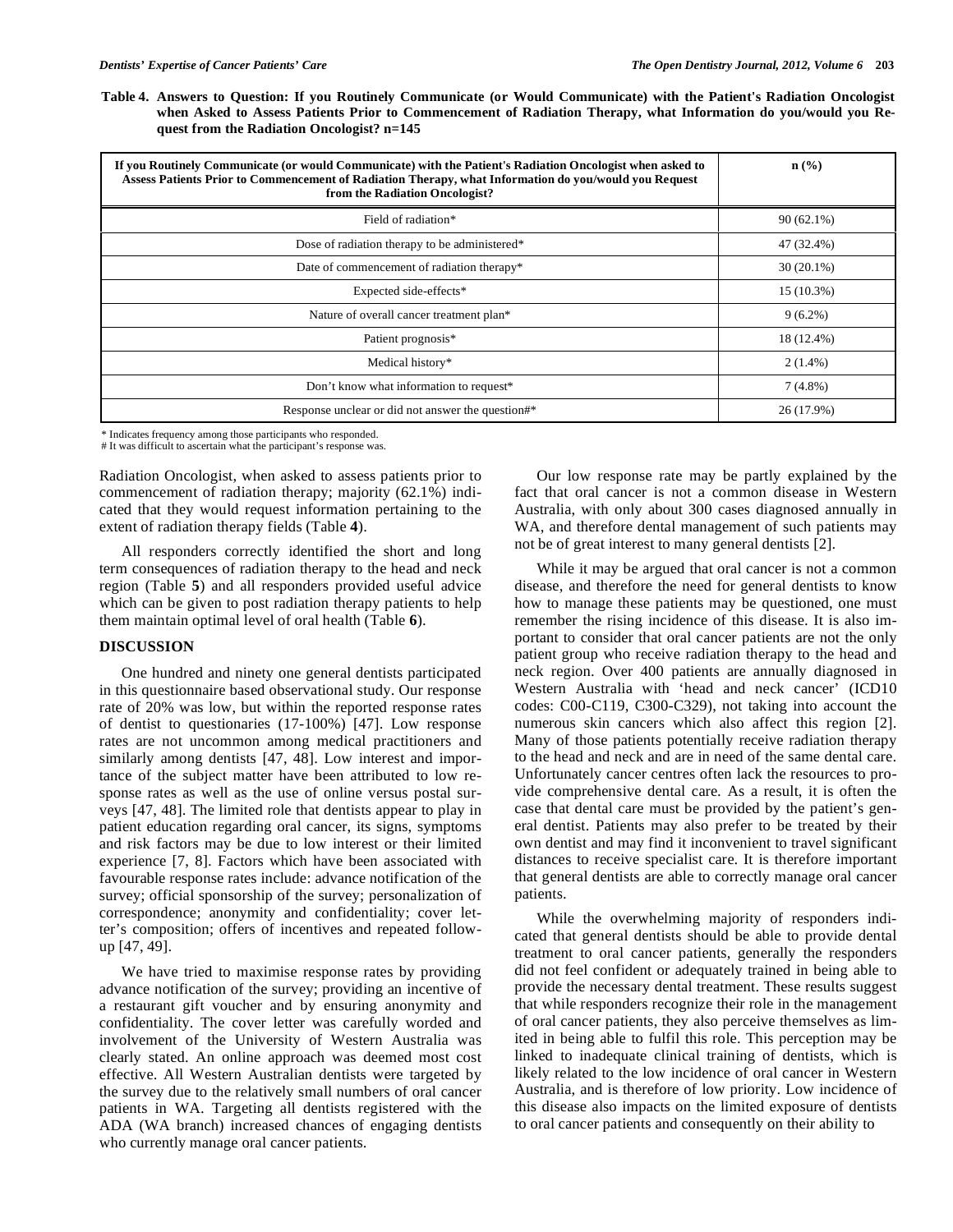| Table 5. Answers to Question: What do you Perceive to be the Short and Long Term Complications of Radiation Therapy to the |  |  |  |  |  |  |  |  |
|----------------------------------------------------------------------------------------------------------------------------|--|--|--|--|--|--|--|--|
| Head and Neck Region? $n = 150$                                                                                            |  |  |  |  |  |  |  |  |

| What do you Perceive to be the Short and Long Term Complications of Radiation Therapy to the<br><b>Head and Neck Region?</b> | $n\left(\frac{0}{0}\right)$ |
|------------------------------------------------------------------------------------------------------------------------------|-----------------------------|
| Xerostomia*                                                                                                                  | 120 (80.0%)                 |
| Increased risk of dental caries*                                                                                             | 75 (50.0%)                  |
| Osteoradionecrosis of the jaw*                                                                                               | 40 (26.7%)                  |
| Mucositis*                                                                                                                   | 32 (21.3%)                  |
| Periodontal diseases*                                                                                                        | 28 (18.7%)                  |
| Loss/altered loss of taste sensation*                                                                                        | 19 (12.7%)                  |
| Other oral infections including fungal *                                                                                     | 14 (9.3%)                   |
| Difficulties with prostheses*                                                                                                | 13 (8.7%)                   |
| Nutrition issues and weight loss*                                                                                            | $11(7.3\%)$                 |
| Dysphagia*                                                                                                                   | $9(6.0\%)$                  |
| Impaired wound healing*                                                                                                      | $9(6.0\%)$                  |
| Oral pain*                                                                                                                   | $9(6.0\%)$                  |
| Difficulty chewing*                                                                                                          | $8(5.3\%)$                  |
| Oral ulcers*                                                                                                                 | $8(5.3\%)$                  |
| Oral scarring and limited mouth opening*                                                                                     | 7(4.7%)                     |
| Reduced quality of life*                                                                                                     | 4(2.7%)                     |
| Burning Mouth Syndrome*                                                                                                      | $2(1.3\%)$                  |
| Dry eyes*                                                                                                                    | $1(0.7\%)$                  |
| Impact on thyroid gland*                                                                                                     | 1(0.7%)                     |
| Increased risk of other cancers*                                                                                             | $1(0.7\%)$                  |
| Speech issues*                                                                                                               | $1(0.7\%)$                  |
| Psychological issues*                                                                                                        | $1(0.7\%)$                  |
| Response unclear or did not answer the question#*                                                                            | 13 (8.7%)                   |

\* Indicates frequency among those participants who responded.

# It was difficult to ascertain what the participant's response was.

**Table 6. Answers to Question: What Advice do you/would you Routinely give to Post Radiation Therapy Patients to Help them Maintain Optimal Level of Oral Health? n=152**

| What advice do you/would you Routinely give to Post Radiation Therapy Patients to Help them Maintain Optimal<br><b>Level of Oral Health?</b> | $n\left(\frac{9}{6}\right)$ |
|----------------------------------------------------------------------------------------------------------------------------------------------|-----------------------------|
| Regular dental check-ups*                                                                                                                    | 110 (72.4%)                 |
| Dietary advice*                                                                                                                              | 85 (55.9%)                  |
| Oral hygiene instructions*                                                                                                                   | 80 (52.6%)                  |
| Use of topical fluoride*                                                                                                                     | 50 (32.9%)                  |
| Use of dry mouth products*                                                                                                                   | 40 (26.3%)                  |
| Increased water intake*                                                                                                                      | 28 (18.4%)                  |
| Use of CPP-ACP (Casein Phosphopeptide-Amorphous Calcium Phosphate) *                                                                         | 17 (11.2%)                  |
| Use of mouth wash*                                                                                                                           | $8(5.3\%)$                  |
| Use of sugar free chewing gum*                                                                                                               | $6(3.9\%)$                  |
| Use of oil to lubricate mouth*                                                                                                               | $4(2.6\%)$                  |
| Avoidance of alcohol and caffeine*                                                                                                           | $3(2.0\%)$                  |
| Advice on risk of osteoradionectrosis of the jaw*                                                                                            | $2(1.3\%)$                  |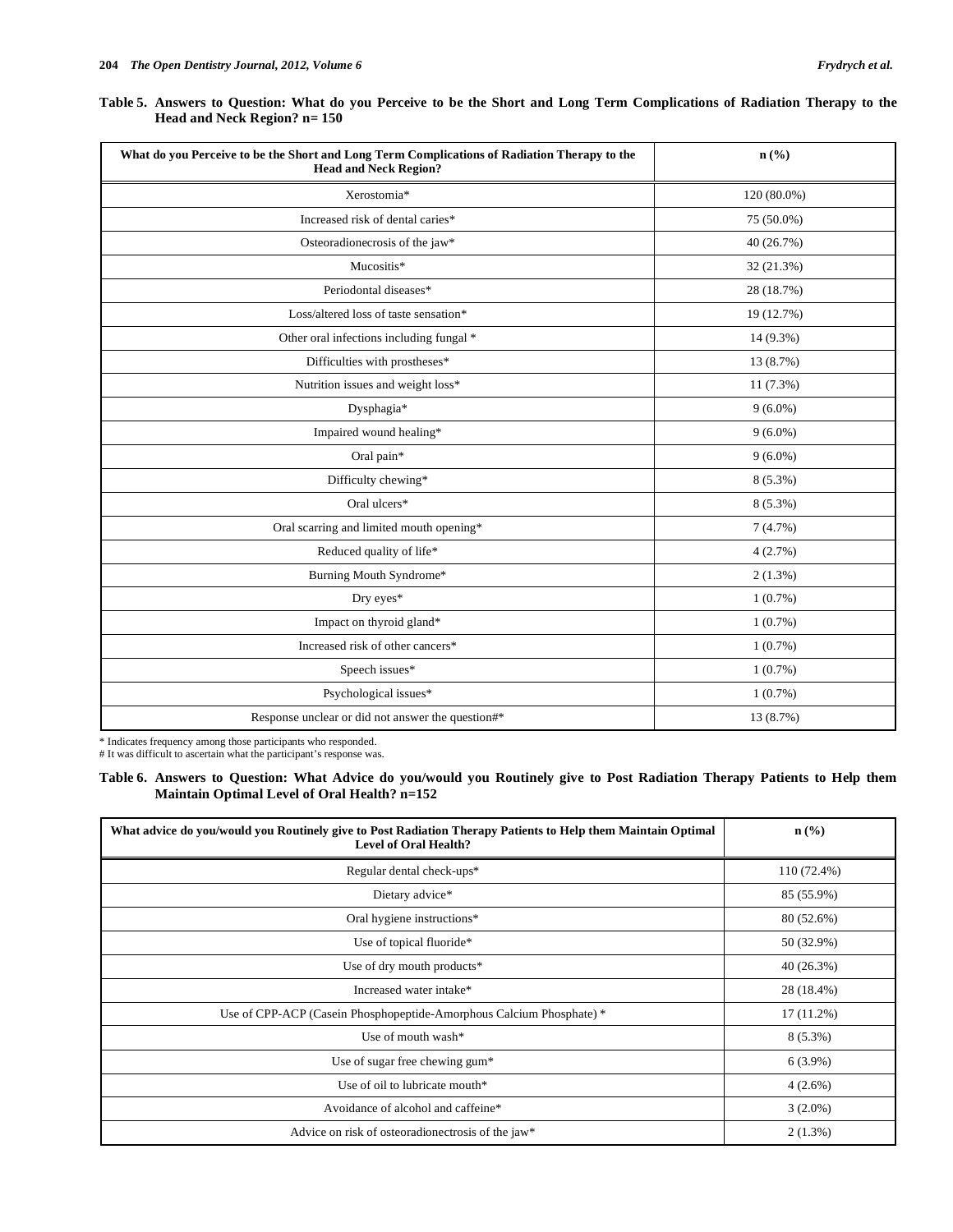| What advice do you/would you Routinely give to Post Radiation Therapy Patients to Help them Maintain Optimal<br>Level of Oral Health? | $\mathbf{n}(\%)$ |
|---------------------------------------------------------------------------------------------------------------------------------------|------------------|
| Advice on pain control*                                                                                                               | $1(0.7\%)$       |
| Advice on quitting smoking*                                                                                                           | $1(0.7\%)$       |
| Use of humidifier during sleep *                                                                                                      | $1(0.7\%)$       |
| Physiotherapy*                                                                                                                        | $1(0.7\%)$       |
| $Unclear#*$                                                                                                                           | $4(2.6\%)$       |

\* Indicates frequency among those participants who responded.

# It was difficult to ascertain what the participant's response was.

gain experience and confidence. This is in line with our finding that almost 90% of participants had treated less than two oral cancer patients in the preceding 12 months.

All responders correctly identified at least one long term complication of radiation therapy to the head and neck region and all would provide some useful advice. However, only half would provide dietary and oral hygiene instruction and less than a third would provide advice on the use of fluoride or remineralization products – this is despite the fact that the majority of dentists were of the opinion that dental breakdown in these patients can be prevented. Maintenance of natural dentition and prevention of osteoradionecrosis, significantly contributes to the preservation of oral function and quality of life. Stability of dentition in the dry mouth environment is only possible by instituting strict preventive protocols comprising of regular dietary counselling [12, 23, 35], use of topical fluoride [12, 23, 29, 35], remineralisation products [23, 35], maintenance of meticulous oral hygiene and regular dental examinations and prophylaxis [18, 23, 35]. Such preventive advice should be given every time and to all patients [35]. The limited advice provided by responders reflects deficiencies in their understanding of the long term complications of radiation therapy to the head and neck region and of what is required on the part of the patient and clinician to enable that patient to maintain an optimum level of oral health in the long term. This may be explained by inadequate or infrequent training of dentists in this area.

Ninety three per cent of responders indicated that they were interested in attending continuing education courses on the subject. These results suggest an apparent need for further, clinically relevant, training of dentists in this area and that over-whelming majority of responders recognize deficiencies in their knowledge and are interested in advancing their expertise in the field.

Interestingly, less than one third of all responders preferred to refer oral cancer patients to specialists for pre-radiation therapy dental assessment or for management post completion of cancer treatment. This apparent paradox may be explained by the uncertainty surrounding referral pathways.

Only half of responders (52.2%) indicated that they always communicate with a patient's radiation oncologist, when asked to assess patients prior to commencement of radiation therapy. When asked "If you routinely communicate (or would communicate) with the patient's Radiation Oncologist when asked to assess patients prior to commencement of radiation therapy, what information do you/would you request from the Radiation Oncologist?", only 62% of responders indicated that they would enquire about the extent of irradiated field and less than one third indicated that they would enquire about the dose of radiation therapy to be administered. Communication with the radiation oncologist is essential to establish extent of irradiated field and to identify teeth in the irradiated field. This information aids decision making regarding prophylactic removal of teeth [10, 12, 22, 26, 28, 29, 31, 32]; shielding of metallic restorations from radiation back scatter [50] and aids discussion with the patient regarding expected complications of treatment and their severity. This lack of communication may be attributed to participants' incomplete knowledge of radiation therapy; or may be the result of difficulties encountered when trying to communicate with the patient's oncologist; or may be the result of participants' perceived ignorance of dental problems of the medical community.

When asked "do you/would you routinely communicate with other clinicians involved in the care of oral cancer patients, and if so, with whom?", only four (3%) responders indicated that they would communicate with the patient's dietician. Given that a link between cariogenic diet and dental caries is well established [51], and that consumption of acidic foods is associated with dental erosion [52], and in light of the fact that extractions as a result of dental breakdown, place post radiation therapy patients at risk ofosteoradionecrosis [25] it is important to minimize consumption of cariogenic and acidic foods in dentate patients. This often proves challenging as at the same time consideration must be given to the overall impact of dietary restrictions on patient's nutritional status and how much the patient is compromised from other side effects, such as dysphagia, dysgeusia and odynophagia, which may impact food choices [15, 16]. Malnutrition is a significant problem with up to half of head and neck cancer patients presenting malnourished at the time of their cancer diagnosis and is in itself associated with increased mortality and morbidity [53]. Nutritional advice to oral cancer patients therefore cannot be given lightly and there is a great need for dentists and dieticians to work closely together. This can only occur if the problem is recognized by dentists. The results of this study highlight a lack of understanding by participants of the nutritional impacts of oral cancer and its treatment and / or assumption on the part of the responders that correct dietary advice is given to dentate cancer patients by other clinicians involved in their care. Unfortunately patients are often advised to consume sugar containing meal supplements, in an attempt to maintain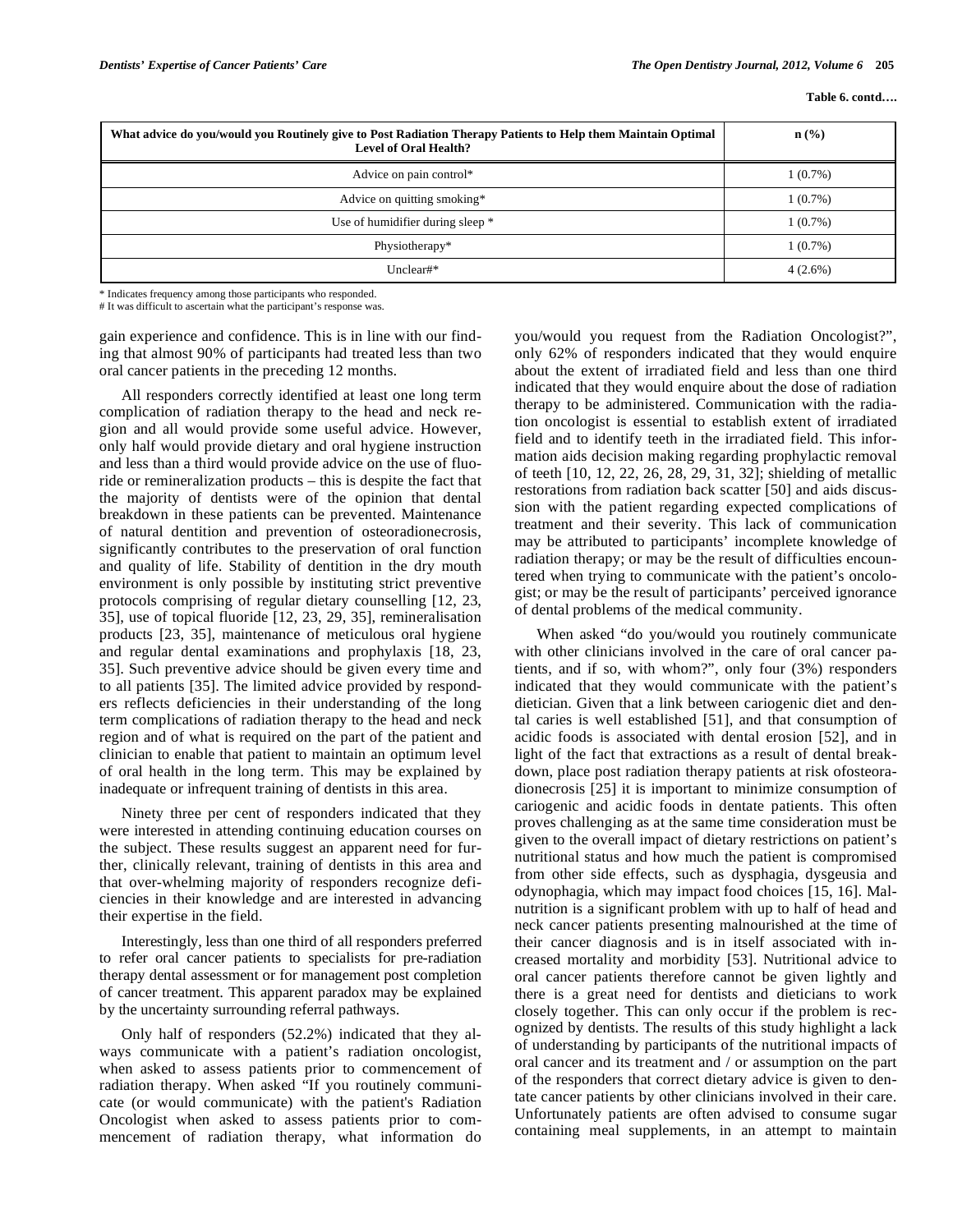weight, therefore a constant dialogue with a dietician is imperative in an effort to prevent dental breakdown [53].

In summary, general dentists who took part in the study appeared to possess some knowledge regarding dental management of oral cancer patients treated with radiation therapy. The majority of responders however identified deficiencies in their knowledge and willingness to participate in continuing education programs. In view of the rising incidence of oral cancer in Western Australia, efforts should be made to provide more clinically relevant training to dentists in this area.

The main limitation of this study is the low response rate and response bias needs to be considered. It has been proposed that non responders may be less aware or less interested in the subject of the questionnaire [47]. Between 2009 to 2011, the Western Australian Health Department's WA Cancer and Palliative Care Network has been running a "Head and Neck Cancer Education Road Show" across Western Australia in an attempt to raise awareness of oral cancer including diagnosis, referral pathways and treatment. This education program may have influenced responders.

# **CONCLUSION**

General dentists who took part in the study appeared to possess some knowledge regarding dental management of oral cancer patients treated with radiation therapy. There were deficiencies in knowledge identified for some responders in their knowledge and willingness to participate in continuing education programs. In view of the rising incidence of oral cancer in Western Australia, efforts should be made to provide more clinically relevant training to dentists in this area.

# **CONFLICT OF INTEREST**

The authors confirm that this article content has no conflicts of interest.

# **ACKNOWLEDGEMENTS**

The authors would like to thank the Australian Dental Association (WA branch) for facilitating this study and the participants who kindly gave their time to participate.

#### **REFERENCES**

- [1] Australian Institute of Health and Welfare 2010. Cancer in Australia 2010: an overview. Cancer series no. 60. Cat. no. CAN 56. Canberra: AIHW.
- [2] Threlfall TJ, Thompson JR. Cancer incidence and mortality in Western Australia 2009. Department of Health, Western Australia, Perth. 2010; Statistical Series Number 91.
- [3] Johnson NW, Jayasekara P, Hemantha AA, Amarasinghe K. Squamous cell carcinoma and precursor lesions of the oral cavity: epidemiology and aetiology. Periodontol 2000 2011; 57: 19-37.
- [4] Hocking JS, Stein A, Conway EL, Regan D et al. Head and Neck Cancer in Australia between 1982 and 2005 show increasing incidence of potentially HPV-associated oropharyngeal cancers. Br J Cancer 2011; 104: 886-91.
- [5] Shaw RJ, Pace-Balzin A, Butterworth C. Contemporary clinical management of oral squamous cell carcinoma. Periodontol 2000 2011; 57: 89-101.
- [6] Spencer KR, Fergurson JW, Wiesenfield D. Current concepts in the management of oral squamous cell carcinoma. Aust Dent J 2002; 47: 284-9.
- [7] Villa A, Kreimer AR, Pasi M, Polimeni A *et al.* Oral cancer knowledge: a survey administered to patients in dental departments at large italian hospitals. J Cancer Educ 2011; 26: 505-9.
- [8] Park JH, Slack-Smith LM, Frydrych AM, *et al.* Knowledge and perceptions regarding oral and pharyngeal carcinoma among adult dental patients. Aust Dent J 2011; 56: 284-9.
- [9] Devadiga A, Prasad KV. Knowledge about oral cancer in Adults attending a dental hospital in India. Asian Pacific J Cancer Prev 2010; 11: 1609-13.
- [10] Schiodt M, Hermund NU. Management of oral disease prior to radiation therapy. Support Care Cancer 2002; 10: 40-3.
- [11] Fischer DJ, Epstein JB. Management of patients who have undergone head and neck cancer therapy. Dent Clin N Am 2008; 52: 39- 60.
- [12] Kielbassa AM, Hinkelbein W, Hellwig E, Meyer-Luckel H. Radiation-related damage to dentition. Lancet Oncol 2006 ; 7: 326-35.
- [13] Annane D, Depondt J, Aubert P, *et al.* Hyperbaric oxygen therapy for radionecrosis of the jaw: a randomized, placebo-controlled, double-blind trial from the ORN96 study group. J Clin Oncol 2004; 22: 4893-900.
- [14] Pace-Balzan A, Shaw RJ, Butterworth C. Oral rehabilitation following treatment for oral cancer. Periodontol 2000 2011; 57: 102- 17.
- [15] Ravasco P, Monteiro Grillo I, Camilo M. Cancer wasting and quality of life react to early individualized nutritional counselling. Clin Nutr 2007; 26: 7-15.
- [16] Nourissat A, Bairati I, Fortin A, *et al.* Predictors of weight loss during radiotherapy in patients with stage I or II head and neck cancer. Cancer 2010; 116: 2275-83.
- [17] Andrews N, Griffiths C. Dental complications of head and neck radiotherapy: Part1. Aust Dent J 2001; 46: 88-94.
- [18] Shiborski CH, Hodgson TA, Ship JA, Schiodt M. Management of salivary hypofunction during and after radiotherapy. Oral Surg Oral Med Oral Pathol Oral Radiol Endod 2007; 103(suppl 1): S66.e1- S66.e19.
- [19] Ben-David MA, Diamante M, Radawski JD, *et al.* Lack of osteoradionecrosis of the mandible after intensity-modulated radiotherapy for head and neck cancer: likely contributions of both dental care and improved dose distributions. Int J Radiat Oncol Biol Phys 2007; 68: 396-402.
- [20] Studer G, Glanzmann SG, Studer SP. Risk-adapted dental care prior to intensity-modulated radiotherapy (IMRT). Schweiz Monatsschr Zahnmed 2011; 121: 216-29.
- [21] Murphy BA, Gilbert J. Oral cancers: supportive care issues. Periodontol 2000 2011; 57: 118-31.
- [22] Joshi VK. Dental treatment planning and management for the mouth cancer patient. Oral Oncol 2010; 46: 457-79.
- [23] Walsh LJ. Clinical assessment and management of the oral environment in the oncology patient. Aust Dent J 2010; 55(1 Suppl): 66-77.
- [24] Nabil S, Samman N. Incidence and prevention of osteoradionecrosis after dental extraction in irradiated patients: a systematic review. Int J Oral Maxillofac Surg 2011; 40: 229-43.
- [25] Madrid C, Abarca M, Bouferrache K. Osteoradionecrosis: an update. Oral Oncol 2010; 46: 471-4.
- [26] Epstein JB, Stevenson-Moore P. Periodontal disease and periodontal management in patients with cancer. Oral Oncol 2001; 37: 613- 9.
- [27] Brennan MT, Woo SB, Lockhart PB. Dental treatment planning and management in the patient who has cancer. Dent Clin N Am 2008; 52: 19-37.
- [28] Andrews N, Griffiths C. Dental complications of head and neck radiotherapy: Part2. Aust Dent J 2001; 46: 174-82.
- [29] Sulaiman F, Huryn JM, Zlotolow IM. Dental extractions in the irradiated head and neck patient: a retrospective analysis of memorial sloan-kettering cancer centre protocols, criteria and end results. J Oral Maxillofac Surg 2003; 61: 1123-31.
- [30] Wahl MJ. Osteoradionecrosis prevention myths. Int J Radiat Oncol Biol Phys 2006; 64: 661-9.
- [31] Koga DH, Salvajoli JV, Alves FA. Dental extractions and radiotherapy in head and neck oncology: review of the literature. Oral Dis 2008; 14: 40-4.
- [32] Tong CA, Leung AC, Cheng JC, Sham J. Incidence of complicated healing and osteoradionecrosis following tooth extraction in patients receiving radiotherapy for treatment of nasopharyngeal carcinoma. Aust Dent J 1999; 44: 187-94.
- [33] Peterson DE. Management of oral and gastrointestinal Mucositis: ESMO clinical recommendations. Ann Oncol 2008; 19 (Suppl 2): ii122-ii5.